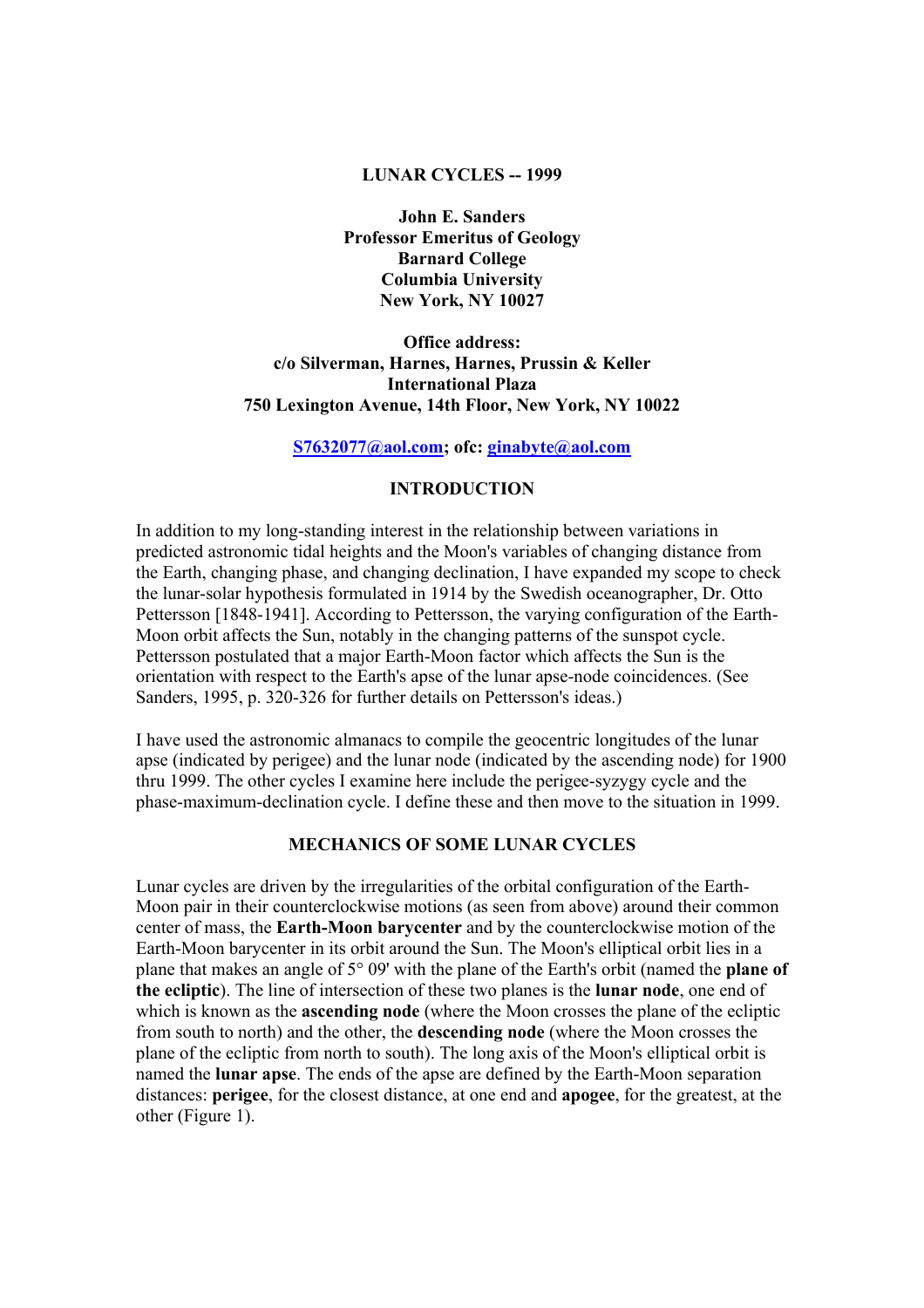

*Figure 1. Schematic view of the Moon's elliptical orbital path (solid line where above Earth's orbital plane; dashed where below the Earth's orbital plane), the inclination of the plane of the Moon's orbit to the plane of the ecliptic (plane of Earth's orbit), and the line of intersection between these two planes). The letters are as follows [going counterclockwise from E (for Moon above the Earth's Equator) at the bottom]: N, farnorth declination; P, perigee; E, Moon above the Earth's Equator; S, far-south declination; A, apogee; and Na, ascending node.*

The lunar apse, rotating **clockwise** in the plane of the Moon's orbit, moves 360° in 8.849 yr (the **lunar-apse cycle**). By contrast, the **lunar node** (line of intersection of plane of Moon's orbit with plane of Earth's orbit) rotates **counterclockwise** in the plane of the Earth's orbit and moves 360° in 18.6 yr (the **lunar nodal cycle**). Approximately every 3 yr, the apse and the node coincide, and this coincidence defines the **apse-node cycle**, which Pettersson inferred affected the Sun's behavior.

During each orbit, the Moon passes through four phases: New Moon, First Quarter, Full Moon, and Last Quarter. During New Moon and Full Moon, the Sun, the Earth, and the Moon lie along a common line, thus defining a condition named **syzygy**. In the quarter phases, the line from the Earth to the Moon makes a right angle with a line from the Earth to the Sun.

The lunar apse moves systematically through the various lunar phases. Thus the perigee position coincides in turn with New Moon, with the First-Quarter Moon, with Full Moon, and with the Last-Quarter Moon and so on. The coincidences between the apse and the syzygy phases define the lunar **perigee-syzygy cycle**. One way to express the changing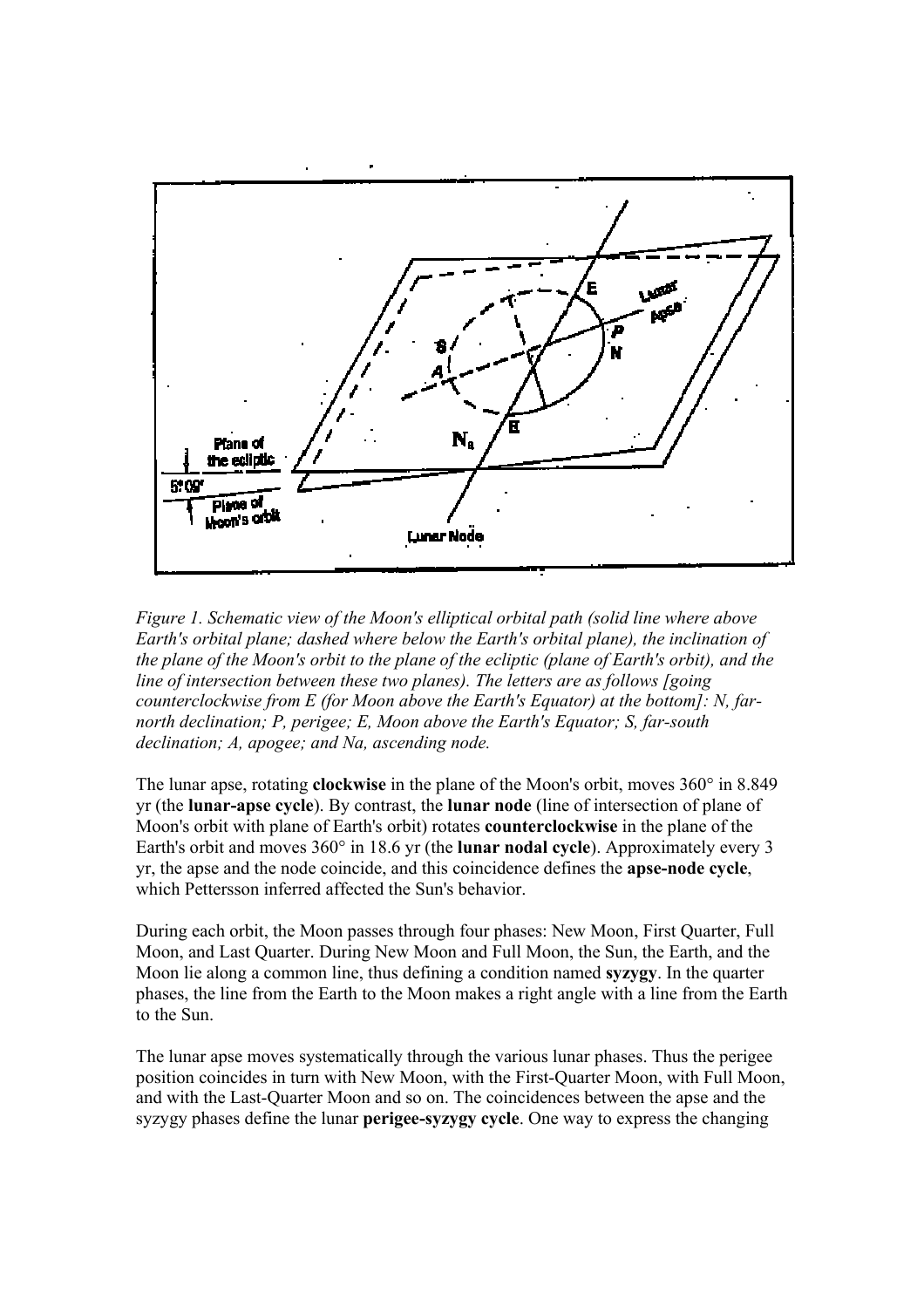relationships during the perigee-syzygy cycle is to plot the speed of the Moon's orbital motion against time. Variation results from the changing Earth-Moon separation distance. When these two bodies are farther apart, their rate of orbiting around the Earth-Moon barycenter is slower than when they are closer together.

During each orbit, the Moon's declination also changes systematically, passing consecutively from a far-north position, to a position above the Earth's Equator, to a farsouth position, to a position above the Earth's Equator, and back to a far-north position. (See Figure 1.) The Moon's changing declination affects the differences in heights between the morning and evening tides (known as **diurnal inequality**). The maximum differences coincide with maximum lunar declination. When the Moon is over the Earth's Equator, diurnal inequality disappears; that is the heights of the morning- and evening tides become the same. A fact that I find remarkable is that during the year, declination and phase repeat in systematic ways, forming a **phase-maximum-declination cycle**. During the equinox months of March and September, syzygy phases always coincide with minimum lunar declination (Moon over the Earth's Equator). By contrast, during the solstice months of June and December, syzygy phases coincide with maximum lunar declination (either N or S, always being the same during a given perigee-syzygy cycle). It takes ca. 8 yr for a given syzygy phase (Full Moon or New Moon) to change from one maximum-declination position (either N or S) in a solstice month to the opposite maximum-declination position.

## **MOON'S ORBITAL CONFIGURATION IN 1999**

In the following paragraphs, I present data about the configuration of the Moon's orbit in 1999 as this affects predicted tidal heights at Willetts Point, NY; about the relationships between maximum lunar declination during the solstice months (June and December) and the changing motion of the Moon at perigee-syzygy coincidences; and about the apsenode cycle.

# **Predicted Astronomic Tidal Heights for 1999 at Willetts Point, NY**

A convenient way to express graphically many of the attributes of the Moon's orbit is to make what I have termed **Pettersson diagrams**. I have given this name after seeing similar graphs of tide-producing forces that Otto Pettersson first published in 1912 (Pettersson 1912; 1914a; 1930). (See also Pettersson 1914b, 1915, 1923.) Pettersson's objective was to show lunar control, especially by the perigee-syzygy maxima, on the heights of internal tides (his "Moon waves") in the Gullmarfjord on the W coast of Sweden. Figure 2 shows a Pettersson diagram for each month of 1999 displaying the predicted levels of high water and low water at Willets Point, NY (taken from the 1999 NOAA tide-prediction tables for the east coast of North America). I entered the numbers into a spreadsheet that Peter Buttner helped me to devise using Quattro Pro spreadsheet programs. (I have used, and still prefer, the mid-1980's, pre-Windows version of Quattro Pro for this purpose.)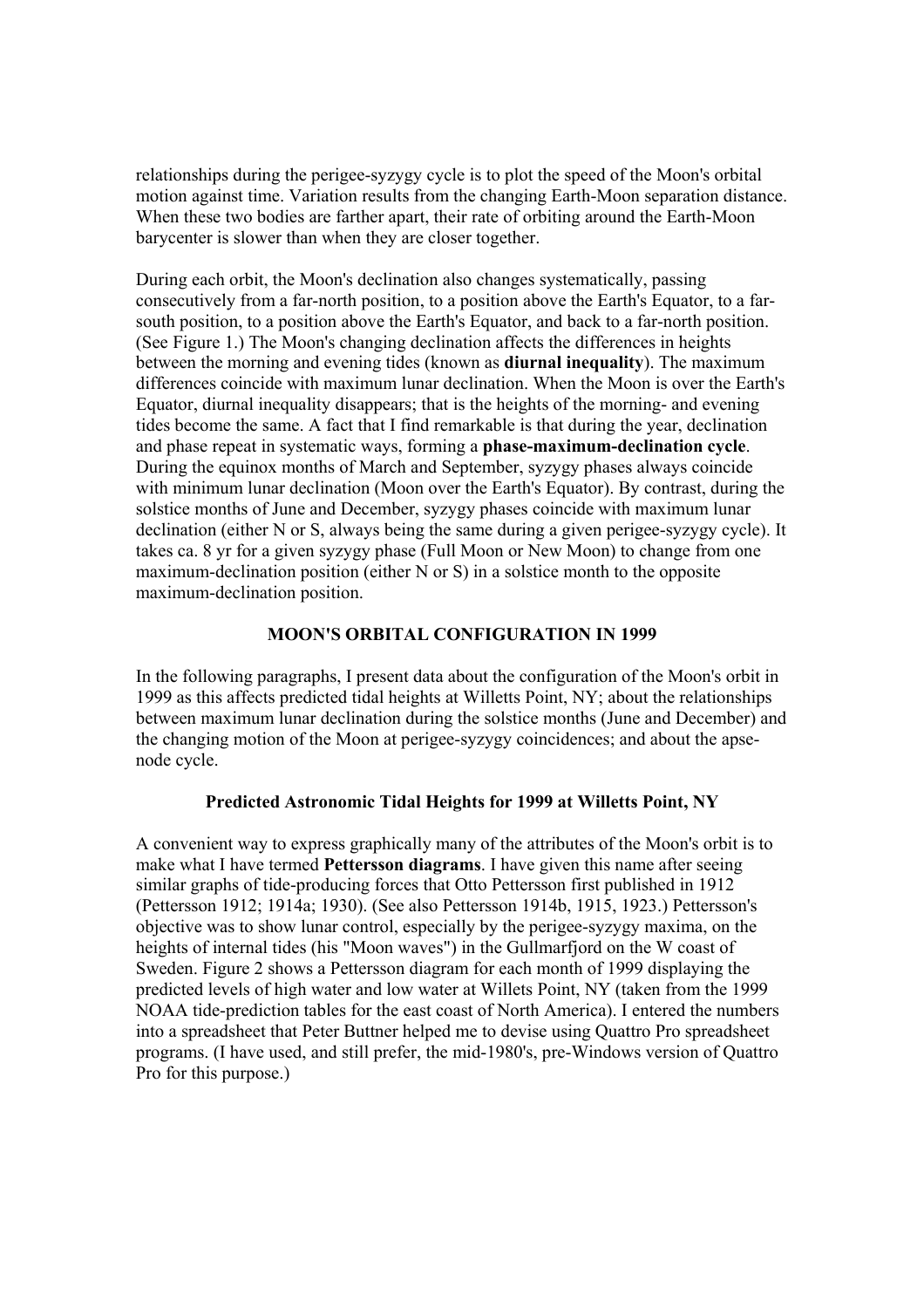

*Figure 2. Pettersson diagrams showing predicted heights of high water and low water at Willetts Point, NY for 1999, and aspects of the Moon's configuration. Text explains three rows of letters/symbols at the top. The datum is mean low low water (MLLW).*

The three rows at the top, above the zig-zag lines connecting the points of predicted high water and predicted low water, represent important attributes of the Moon's orbit: (1) distance (upper row), (2) phase (middle row), and (3) declination (bottom row). In the top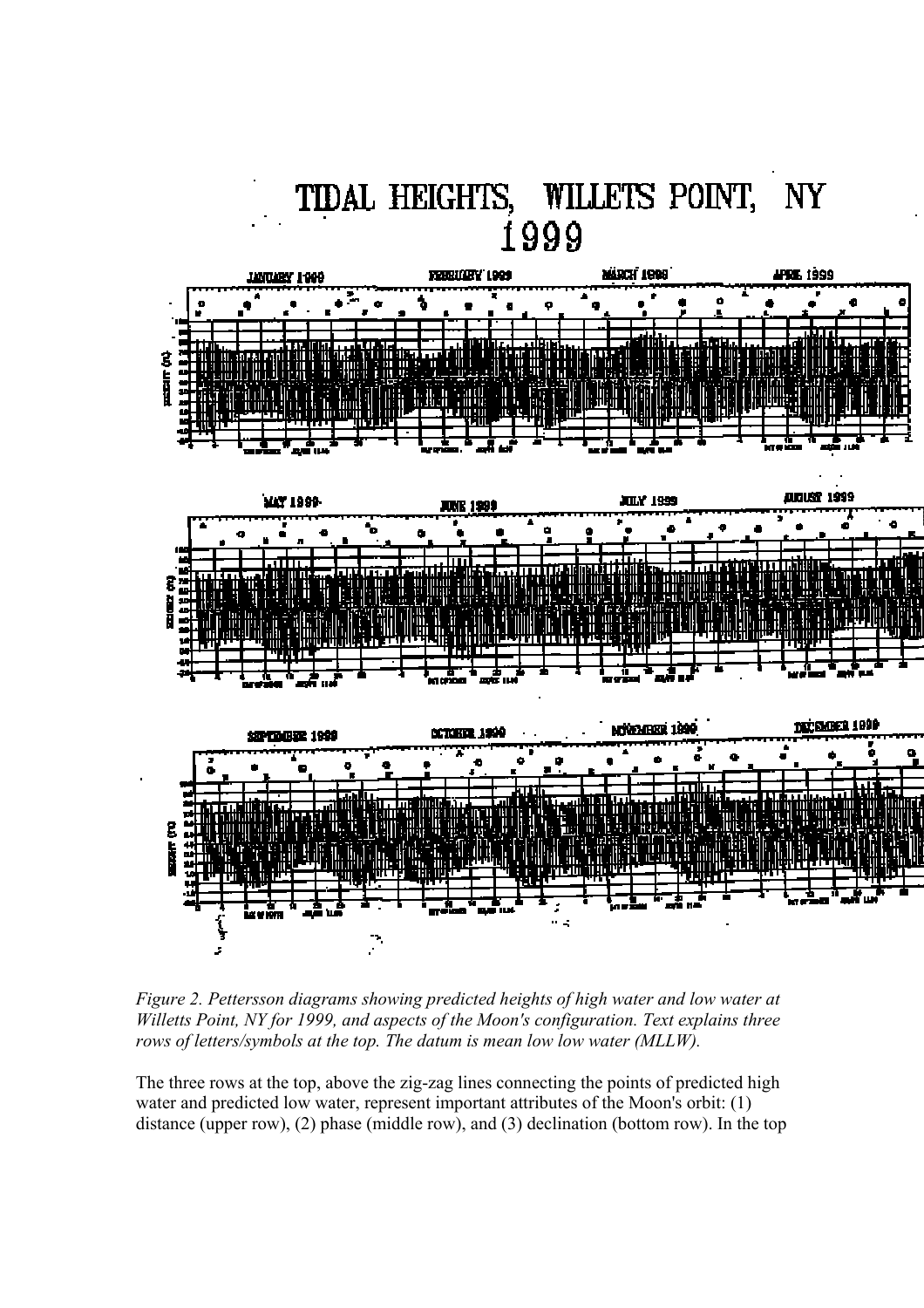row, the letter A stands for Apogee (Moon at maximum distance from the Earth) and P, for Perigee (Moon at minimum distance from the

Earth). In the middle row, lunar phases are open circles for Full Moon, filled circles for New Moon, and partially filled circles for the Quarter phases. The bottom row shows lunar declination by the letters N (for maximum North), S (for maximum South) and E (for Moon over the Earth's Equator). These letters and symbols are aligned using the days/times based on Greenwich (UK) mean time (GMT).

The shifting of the A's and P's with respect to the lunar phases creates a cycle of higherthan-normal (*i.e.*, "Spring") tides. The maximum astronomic tidal ranges take place when P (perigee) coincides with Full Moon or with New Moon (the syzygy phases). The shifting from a Full-Moon-perigee-syzygy alignment to a New-Moon-perigee-syzygy alignment and back again to a Full-Moon-perigee-syzygy alignment (or vice versa) defines the **lunar perigee-syzygy cycle** whose duration is about 14 months. The maximum amplitudes of the astronomic tides are always associated with the syzygy phase that coincides with perigee. Notice that in the equinox months, when syzygy phases and minimum lunar declination coincide, the amplitudes of the predicted astronomic tides are not only greater than usual, but coincide with minimum (or zero) diurnal inequality. I think this regular coincidence could amount to a regular pressure "signal" capable of being sensed by some marine organisms whose spawning cycles coincide with the "spring" tides of March. If so, then to these organisms, the "Ides of March" may translate into the "tides of March."

The last Full-Moon perigee-syzygy coincidence was in early November 1998. Two New Moon/perigee coincidences will take place in mid-April and mid-May, 1999. A corresponding set of Full-Moon-perigee-syzygy coincidences is scheduled for late November and late December, 1999. Early in 2000, perigee will again coincide with New Moon. This year's highest predicted astronomic tide, 9.1 ft at Willets Point, is scheduled for 1238 (DST) on 26 October.

#### **Maximum Lunar Declination and Lunar Motion at Perigee-Syzygy Coincidences**

Figure 3 is a plot of the rate of lunar motion at perigee-syzygy coincidences and declination. My only previous attention to lunar declination has been in preparation of the Pettersson diagrams, in which the declination affects the diurnal inequality (maximum at the maximum north or south positions, and as mentioned, zero where the Moon is over the Earth's Equator).

Figure 3 shows that most of the times of maximum ranges in rates of lunar-orbital motion coincide with times of maximum north or south declination during the solstice months of June and and December. One point that I think is worth pursuing is to find out whether atmospheric-tidal effects, specifically the extent of the seasonal migration away from the Equator of the Intertropical Convergence Zone (ITCZ), coincide with these declination maxima.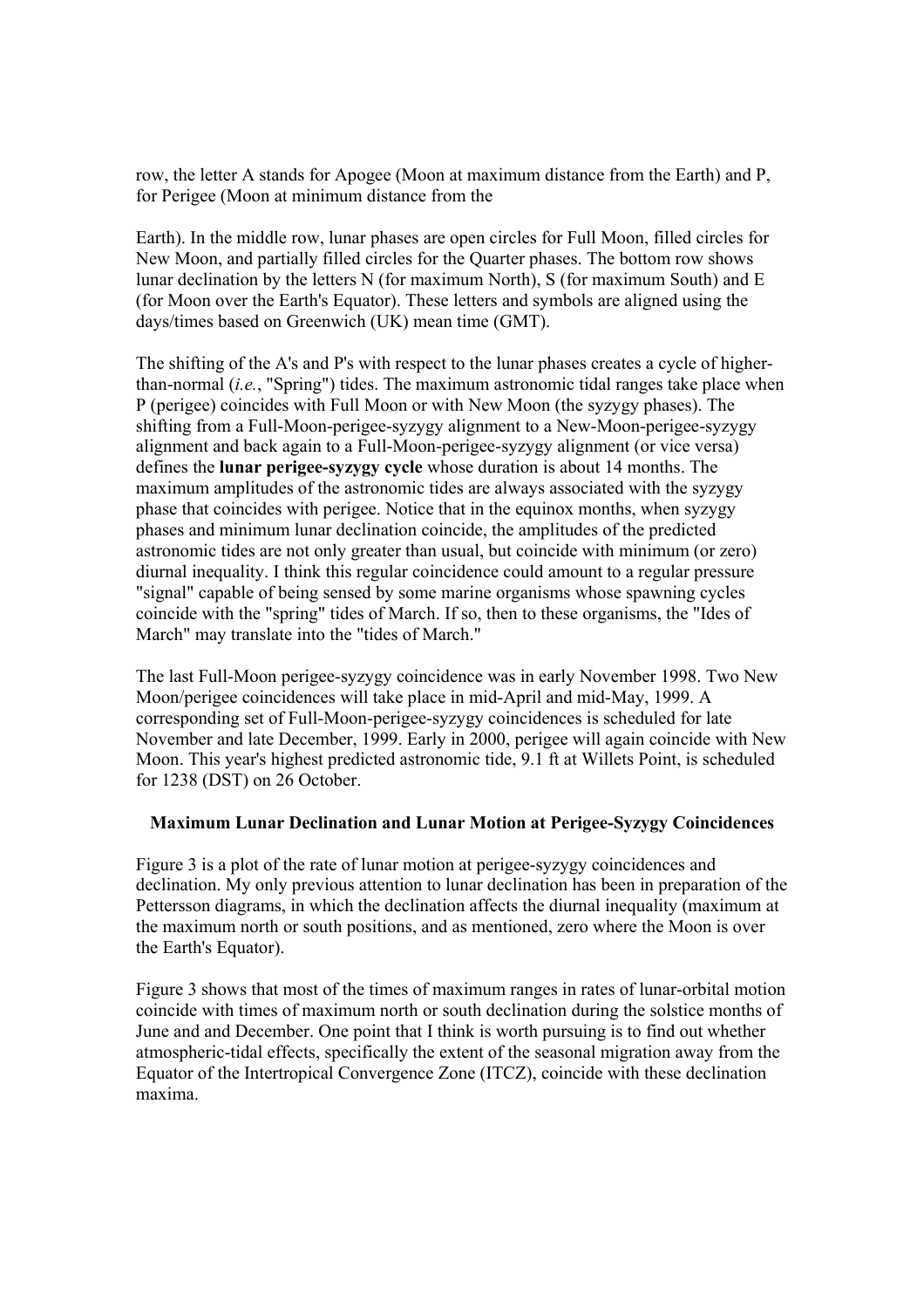

*Figure 3. Rate of lunar motion at perigee-syzygy coincidences and maximum declination in solstice months of June and December. Scale of lunar declination is arbitrary; maximum N declination is assigned +5 and maximum S declination, -5. Data on rate of lunar motion from Fergus Wood (1978, table 16). See also Wood (1985). Declination from astronomical almanacs.*

## **Lunar Apse-Node Cycle**

During the third week in March 1999, the lunar apse (perigee end) attained a geocentric longitude of ca. 51° and the lunar node (ascending node end), that of ca. 141° (Figure 4). This right-angle

arrangement marks a kind of mid-point position in the apse-node cycle. The last apsenode coincidence took place during the third week in September 1997, when the geocentric longitude of lunar perigee (the apse) was 350° and that of the ascending node, ca. 170° The previous 90° configuration was attained during the third week of March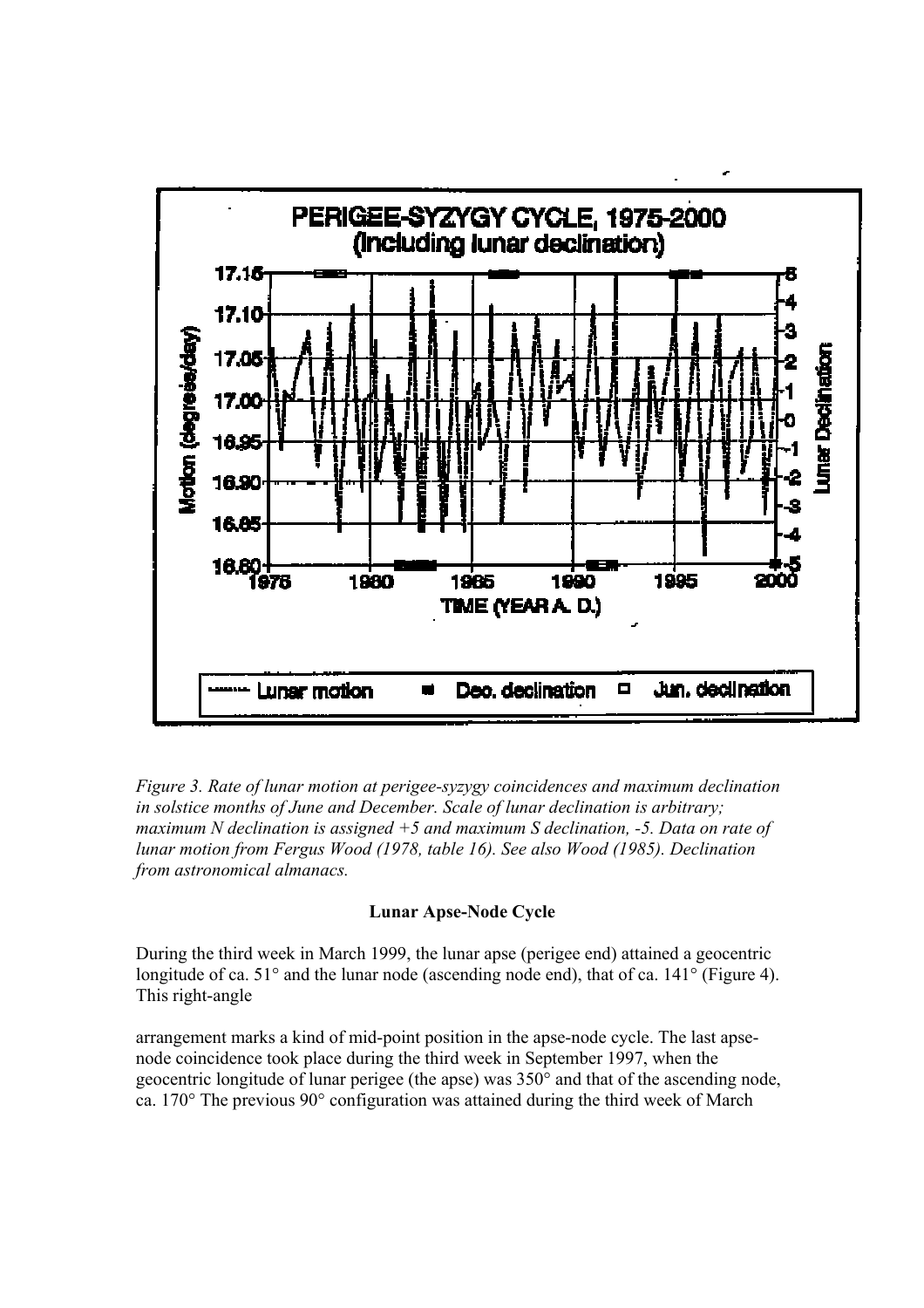1996, and the previous apse-node coincidence (geocentric longitude of both ca. 228°), in the third week of September 1994.



*Figure 4. Moon-lines diagram (viewed from above) on 23 March 1999, when the lunar apse and lunar node attained right-angle positions. Geocentric-longitude angles increase clockwise from zero on the -X axis. Ap = perigee end of lunar apse; Na = Moon's ascending node. (Data from astronomic almanac.)*

## **CONCLUSIONS**

The subject of lunar cycles, long relegated by many scientists to a less-than-respectable status verging on "astrology," is gaining in stature as a result of the application of spectral analyses (Keeling and Whorf, 1997) and of various signal-processing techniques (Currie, 1981; 1982; 1984a, b, c; 1987, 1992, 1994, 1995; Currie, Wyatt, and O'Brien, 1993). This change of attitude is becoming so prominent that one should not be astonished to find numerical treatment of lunar cycles creeping into computer models that attempt to simulate the Earth's climate.

I am not far enough along with the relevant parts of this investigation to be able to carry out one of my original goals of evaluating Otto Pettersson's hypothesis that the configuration of the Moon's orbit, particularly the changes that accompany the apse-node cycle, can affect the Sun's behavior. The early returns on the interaction between maximum lunar declination in June and December and the changing lunar orbital motion suggest that no serious study of lunar cycles should ignore declination.

### **ACKNOWLEDGEMENTS**

Professor Emeritus Rhodes W. Fairbridge (RWF), Columbia University, has always advocated the view that various astronomic cycles serve as extra-terrestrial forcing functions for the Earth's atmosphere and hydrosphere. RWF gave me copies of Otto Pettersson's long-lost papers, reprints of many of which Otto Pettersson's grandson, who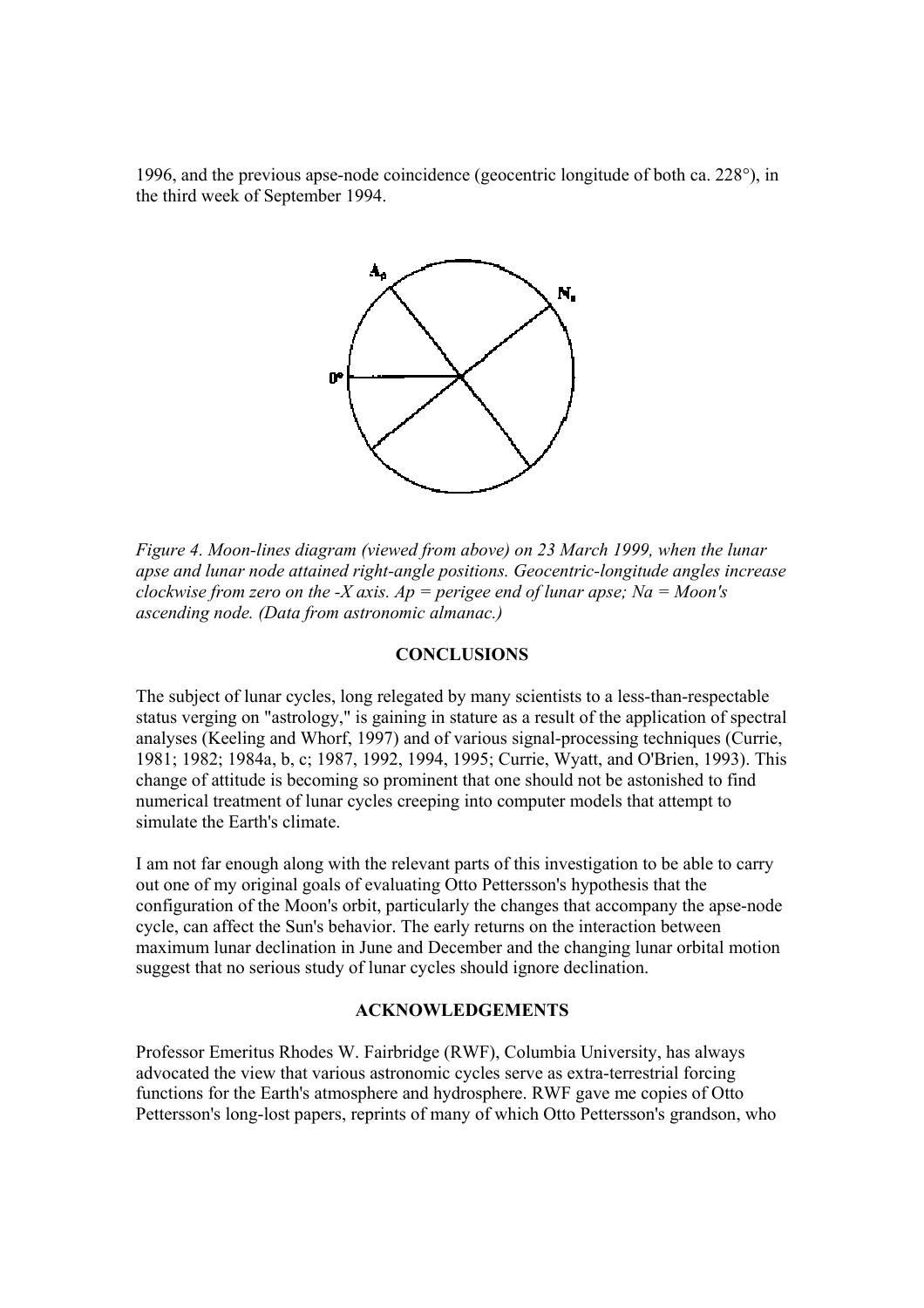had found a stock of them among his grandfather's papers, gave to RWF some years ago. In 1998, RWF emphasized to me the possible importance of lunar-solar cycles in determining the timing of El Niño's in the eastern Pacific Ocean (Fairbridge, 1990). We are currently engaged in a joint research project on that subject. Peter J. R. Buttner, Altamont, NY (formerly of the NYS Department of Parks, Recreations, and Historic Preservation) helped refine the spreadsheet programs in Quattro Pro that I have used to display the predicted tidal heights in the Pettersson diagrams and has assisted me in many ways as I have struggled with various computer-graphics problems. Charles Merguerian, of Hofstra University, assisted with the printing and assembly of the camera-ready copy.

#### **REFERENCES CITED**

Currie, R. G., 1981, Evidence for 18.6 year (*sic*) signal in temperature and drought conditions in North America since A. D. 1800: Journal of Geophysical Research, v. 86, p. 11,055-11,064.

Currie, R. G., 1982, Evidence for 18.6 year (*sic*) term in air pressure in Japan and geophysical implications: Royal Astronomical Society Geophysical Journal, v. 69, p. 321-327.

Currie, R. G., 1984a, On bistable phasing of 18.6 year induced (*sic*) flood in India: Geophysical Research Letters, v. 11, p. 50-53.

Currie, R. G., 1984b, Evidence for 18.6 year (*sic*) lunar nodal (*sic*) drought in western North America during the past millennium: Journal of Geophysical Research, v. 89, p. 1295-1308.

Currie, R. G., 1984c, Periodic (18.6-year) and cyclic (11-year) (*sic*) induced drought and flood (*sic*) in western North America: Journal of Geophysical Research, v. 89, no. D5, p. 7215-7230.

Currie, R. G., 1987, Examples and implications of 18.6- and 11-yr terms in world weather records, Chap. 22, p. 378-403 *in* Rampino, M. R.; Sanders, J. E.; Newman, W. S.; and Konigsson, L.-K.; *eds*., Climate: History, periodicity, and predictability: International Symposium held at Barnard College, Columbia University, New York, New York, 21-23 May 1984 (R. W. Fairbridge Festschrift): New York, NY, Van Nostrand Reinhold Publishing Corp., 588 p.

Currie, R. G., 1992. Deterministic signals in height of sea level world-wide (*sic*). *In*: Smith, C. R., *et al.* (eds.), Maximum Entropy (*sic*) and Bayesian Methods: Dordrecht, The Netherlands, Klumer Academic Press, pp. 403-421.

Currie, R. G., 1994. Luni-solar 18.6- and 10-11-year solar cycle (*sic*) signals in H. H. Lamb's dust veil (*sic*) index: International Journal of Climatology, v. 14, p. 215-226.

Currie, R. G., 1995, Variance contribution of Mn and Sc signals to Nile River data over a 30.8-year bandwidth, p. 29-38 *in* Finkl, C. W., Jr., *ed*., Holocene cycles: Climate, sea levels, and sedimentation; A Jubilee Volume in celebration of the 80th birthday of Rhodes W. Fairbridge: Journal of Coastal Research Special Issue v. 17, 402 p.

Currie, R. B., and Fairbridge, R. W., 1985. Periodic 18.6-year and cyclic 11-year induced drought and flood in northeastern China, and some global implications: Quaternary Science Reviews, v. 4, no. 2, p 109- 134.